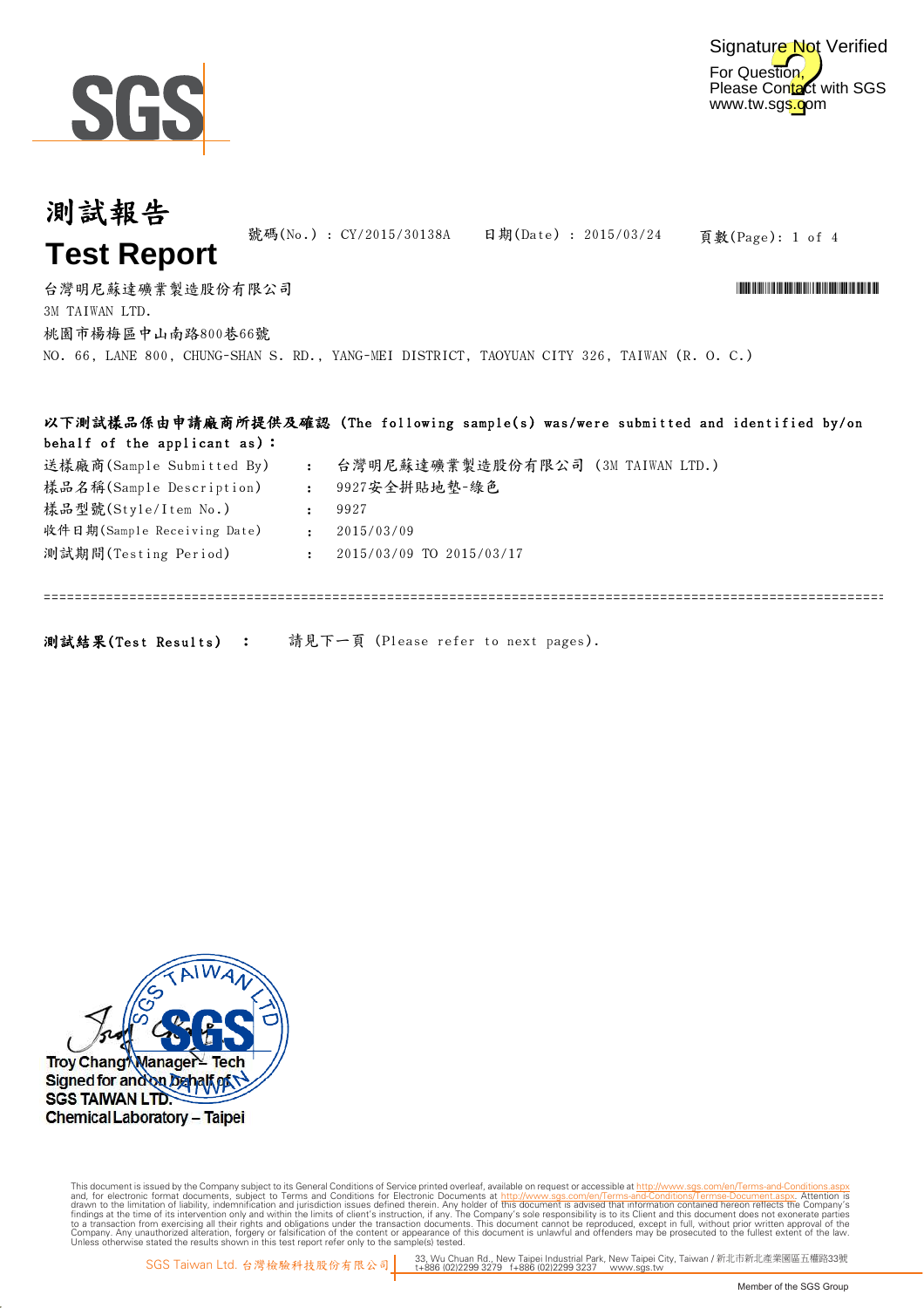

# 測試報告 **Test Report**

號碼(No.) : CY/2015/30138A 日期(Date) : 2015/03/24

頁數(Page): 2 of 4

台灣明尼蘇達礦業製造股份有限公司 \*CY/2015/30138A\* 3M TAIWAN LTD. 桃園市楊梅區中山南路800巷66號 NO. 66, LANE 800, CHUNG-SHAN S. RD., YANG-MEI DISTRICT, TAOYUAN CITY 326, TAIWAN (R. O. C.)

### 測試結果(Test Results)

: 綠色片狀 (GREEN SHEET) 測試部位(PART NAME)No.1

| 測試項目<br>(Test Items)                 | 單位<br>$(\text{Unit})$ | 測試方法<br>(Method)                      | 方法偵測<br>極限値<br>(MDL) | 結果<br>(Result)<br>No.1 |
|--------------------------------------|-----------------------|---------------------------------------|----------------------|------------------------|
| 溶出锑 / Soluble Antimony (Sb)          | mg/kg                 |                                       | 5                    | n.d.                   |
| 溶出砷 /<br>Soluble Arsenic (As)        | mg/kg                 |                                       | 2.5                  | n.d.                   |
| 溶出鋇 / Soluble Barium (Ba)            | mg/kg                 | 參考CNS 15493, 以感應耦合電漿原子發射              | 10                   | n.d.                   |
| 溶出编 / Soluble Cadmium (Cd)           | mg/kg                 | 光譜儀分析. / With reference to CNS        | 5                    | n.d.                   |
| 溶出络 / Soluble Chromium (Cr)          | mg/kg                 | 15493, analysis was performed by ICP- | 5                    | n.d.                   |
| 溶出鉛 / Soluble Lead (Pb)              | mg/kg                 | AES.                                  | 5                    | n.d.                   |
| 溶出汞 / Soluble Mercury (Hg)           | mg/kg                 |                                       | 5                    | n.d.                   |
| 溶出硒 / Soluble Selenium (Se)          | mg/kg                 |                                       | 5                    | n.d.                   |
| 鄰苯二甲酸二 (2-乙基己基)酯 / DEHP              | %                     |                                       | 0.003                | n.d.                   |
| (Di- (2-ethylhexyl) phthalate) (CAS  |                       |                                       |                      |                        |
| $No.: 117-81-7)$                     |                       |                                       |                      |                        |
| 鄰苯二甲酸二丁酯 / DBP (Dibutyl              | %                     |                                       | 0.003                | n.d.                   |
| phthalate) (CAS No.: 84-74-2)        |                       |                                       |                      |                        |
| 鄰苯二甲酸二異壬酯 / DINP (Di-                | %                     |                                       | 0.01                 | n.d.                   |
| isononyl phthalate) (CAS No.: 28553- |                       |                                       |                      |                        |
| $12-0$ ; 68515-48-0)                 |                       |                                       |                      |                        |
| 鄰苯二甲酸二異癸酯 / DIDP (Di-                | $\%$                  | 參考CNS 15138-1方法, 以氣相層析/質譜             | 0.01                 | n.d.                   |
| isodecyl phthalate) (CAS No.: 26761- |                       | 儀檢測之. / With reference to CNS         |                      |                        |
| $40-0$ ; $68515-49-1$ )              |                       | 15138-1 method. Analysis was          |                      |                        |
| 鄰苯二甲酸丁苯甲酯 / BBP (Butyl               | %                     | performed by GC/MS.                   | 0.003                | n.d.                   |
| Benzyl phthalate) (CAS No.: 85-68-7) |                       |                                       |                      |                        |
| 鄰苯二甲酸二正辛酯 / DNOP (Di-n-              | $\%$                  |                                       | 0.003                | n.d.                   |
| octyl phthalate) (CAS No.: 117-84-0) |                       |                                       |                      |                        |
| 鄰苯二甲酸二甲酯 / DMP (Di-methyl            | %                     |                                       | 0.003                | n.d.                   |
| phathalate) $(CAS No.: 131-11-3)$    |                       |                                       |                      |                        |
| 鄰苯二甲酸二乙酯 / DEP (Di-ethyl             | $\%$                  |                                       | 0.003                | n.d.                   |
| phthalate) (CAS No.: 84-66-2)        |                       |                                       |                      |                        |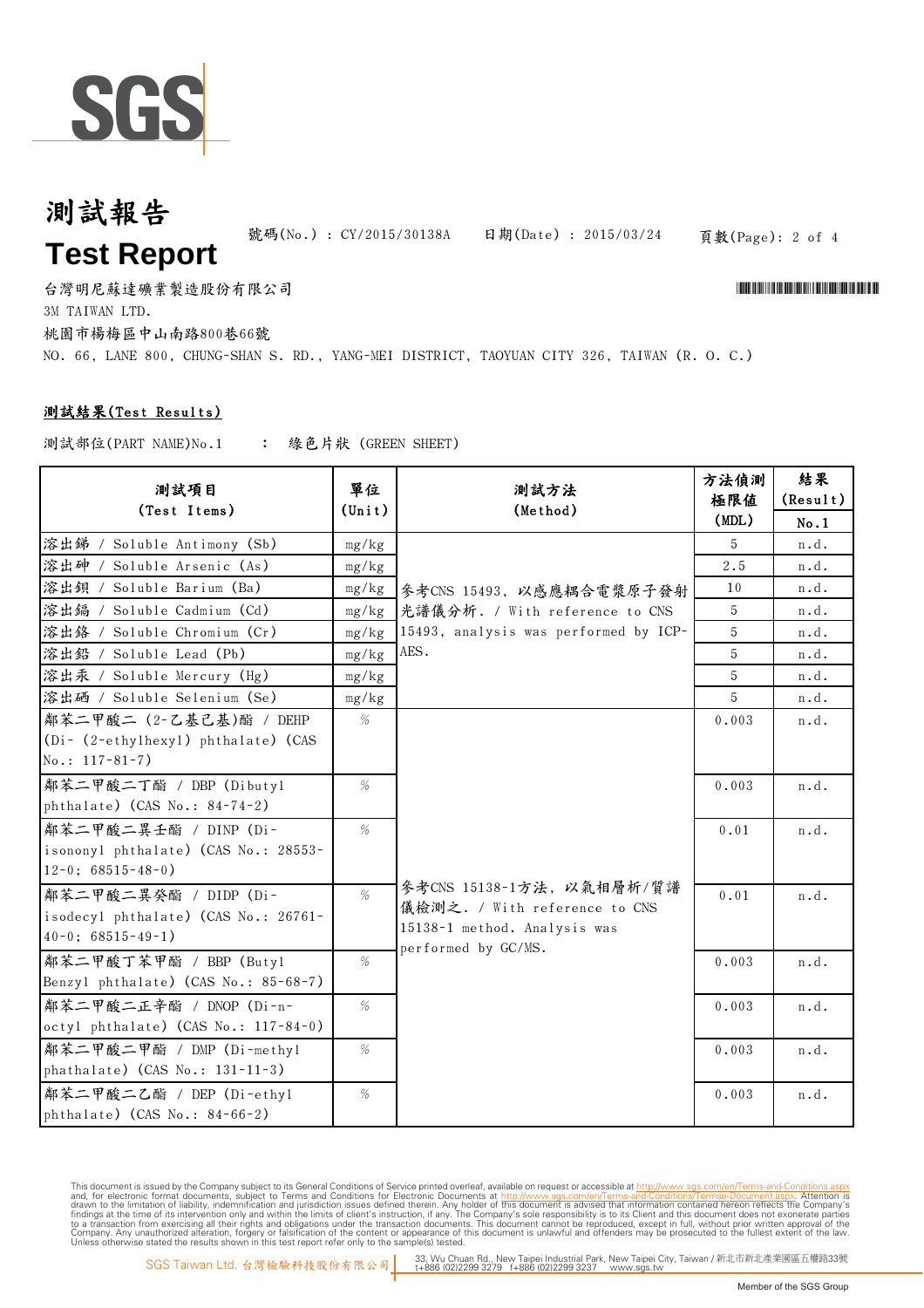

# 測試報告 **Test Report**

號碼(No.) : CY/2015/30138A 日期(Date) : 2015/03/24

頁數(Page): 3 of 4

台灣明尼蘇達礦業製造股份有限公司 \*CY/2015/30138A\*

3M TAIWAN LTD.

桃園市楊梅區中山南路800巷66號

NO. 66, LANE 800, CHUNG-SHAN S. RD., YANG-MEI DISTRICT, TAOYUAN CITY 326, TAIWAN (R. O. C.)

| 測試項目<br>(Test Items)                           | 單位<br>$(\text{Unit})$ | 測試方法<br>(Method)                                                                                                               | 方法偵測<br>極限値<br>(MDL) | 結果<br>(Result)  <br>No.1 |
|------------------------------------------------|-----------------------|--------------------------------------------------------------------------------------------------------------------------------|----------------------|--------------------------|
| 雙酚 A / Bisphenol A (CAS No.: 80-<br>$05 - 7$ ) | mg/kg                 | 参考RSTS-HL-229-1方法, 以超高效能液相 <br>層析串聯質譜儀檢測. / With reference<br>to RSTS-HL-229-1 method. Analysis was<br>performed by UPLC-MSMS. |                      | n.d.                     |

#### 備註(Note):

- 1. mg/kg = ppm;0.1wt% = 1000ppm
- 2. n.d. = Not Detected (未檢出)
- 3. MDL = Method Detection Limit (方法偵測極限值)